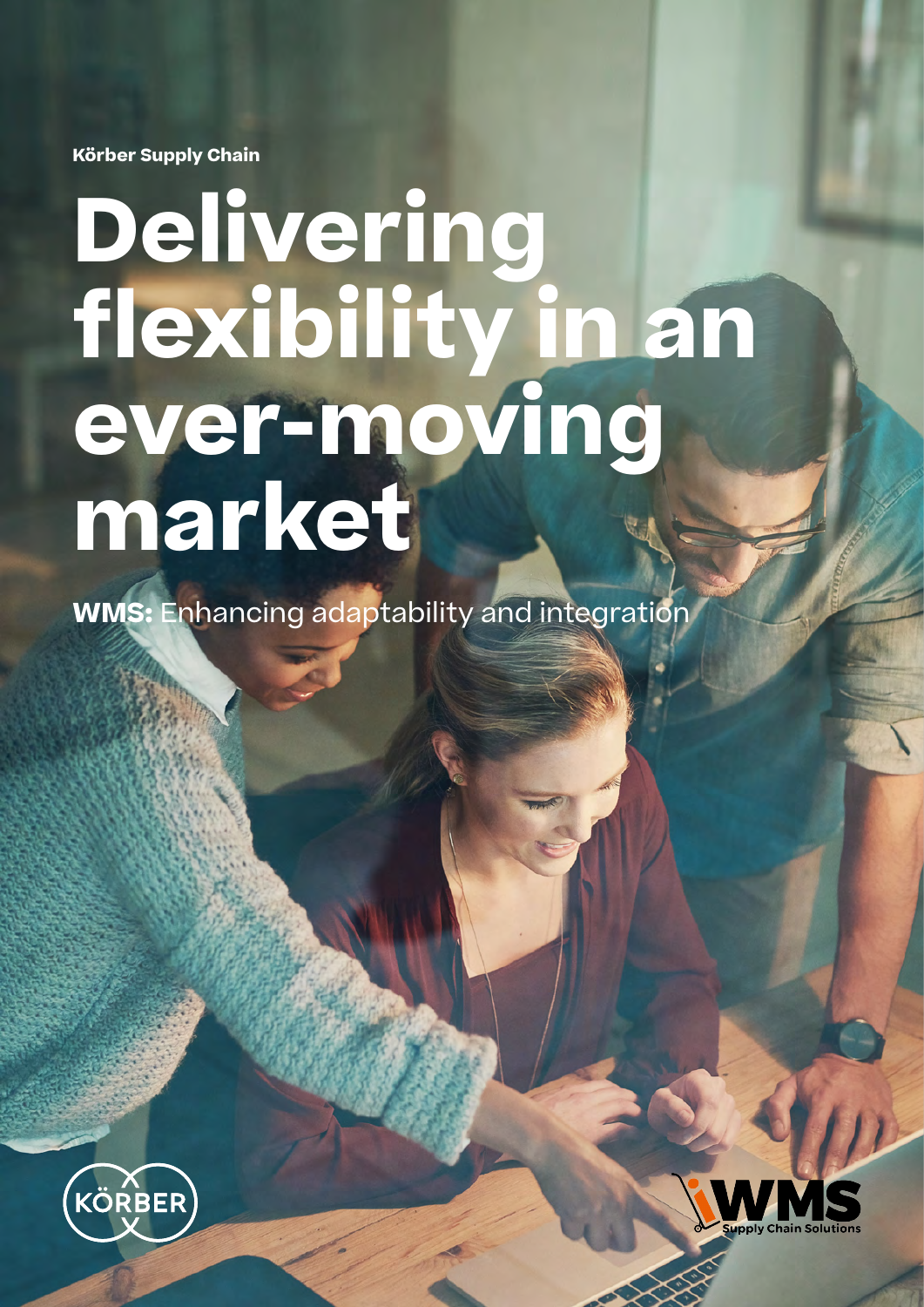#### **Introduction**

When market opportunity arrives, you have to seize it. This is why a warehouse management system (WMS) is crucial. But not any "one-size-fits-all" WMS will do. To handle the demands of today's ever-changing, multichannel environment, you need a solution with the flexibility to move with the market, move with your budget and move with your objectives.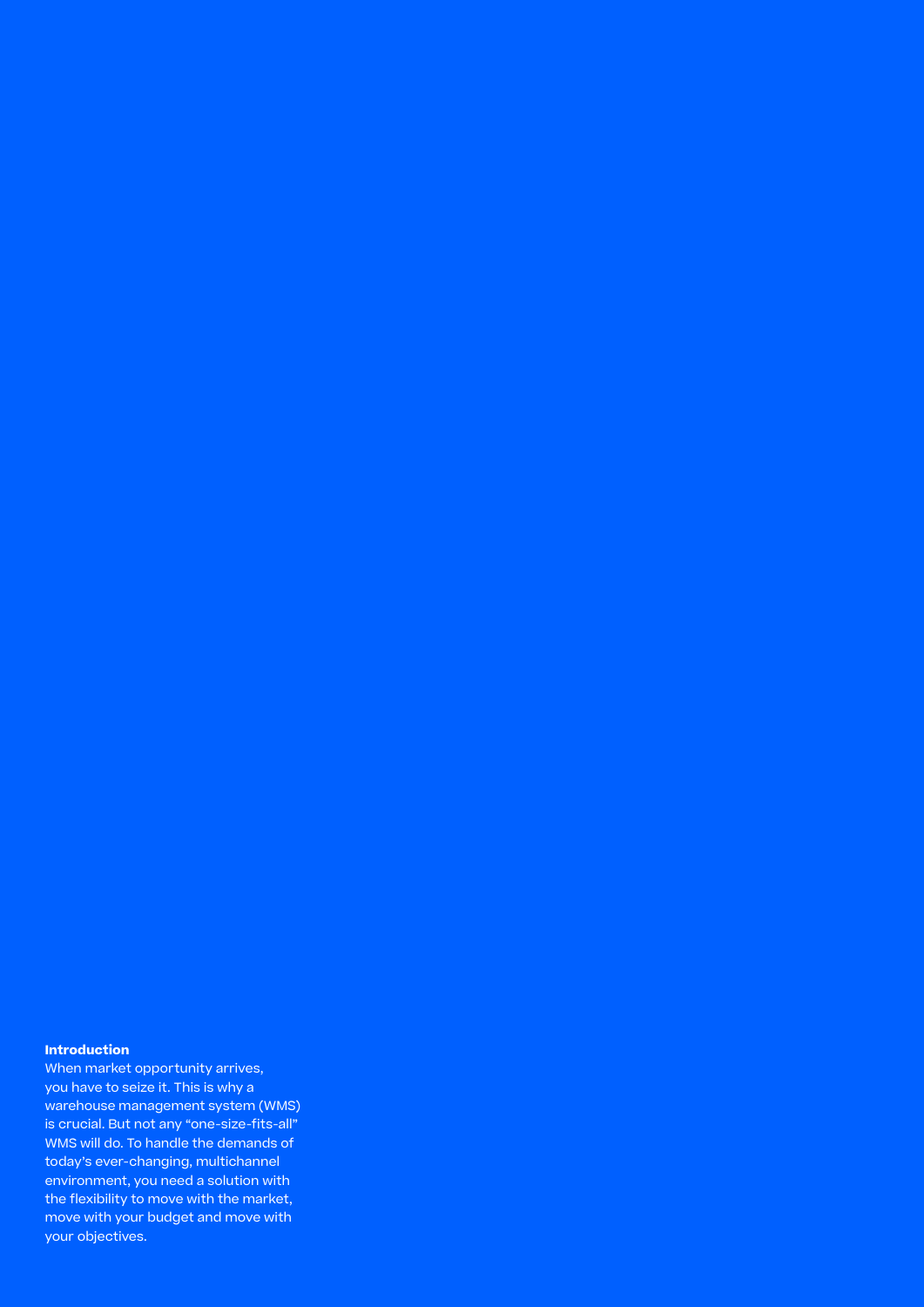## **Evolution of enterprise WMS**

Warehouse management systems have come a long way in the last few decades. Starting in the late eighties and early nineties as template-based, customer-coded systems, they evolved into table- and parameter-driven systems, centered on common "best practices."

In the early 2000s, companies like Körber took concepts originally developed to support mobile data collection and process dispatching for ERP systems, and created a more flexible enterprise WMS solution, grounded on exposed and adaptable business processes, rather than table- and parameter-driven "best practice-based" switches.

Enterprise WMS suite is a complete warehouse management software solution, bringing all elements of supply chain execution (WMS, YMS, LMS, slotting, etc.) into one user experience, on one data model, to give you full visibility and control of your operations. Rather than building the business around the software, this approach wraps the solution around the unique benefits of the business, making it fundamentally and philosophically different.



**"Before I worked for Körber, I was a customer, and in our litany of supply chain systems (of which we had 52 of them) there were situations where we had gaps in our business processes and/or our visibility inside our supply chain. Of those 52 applications the only one I could count on to adapt and fill the white space in my supply chain was Körber's technology stack."**

**Jon Kuerschner** VP, Supply Chain Consulting, Körber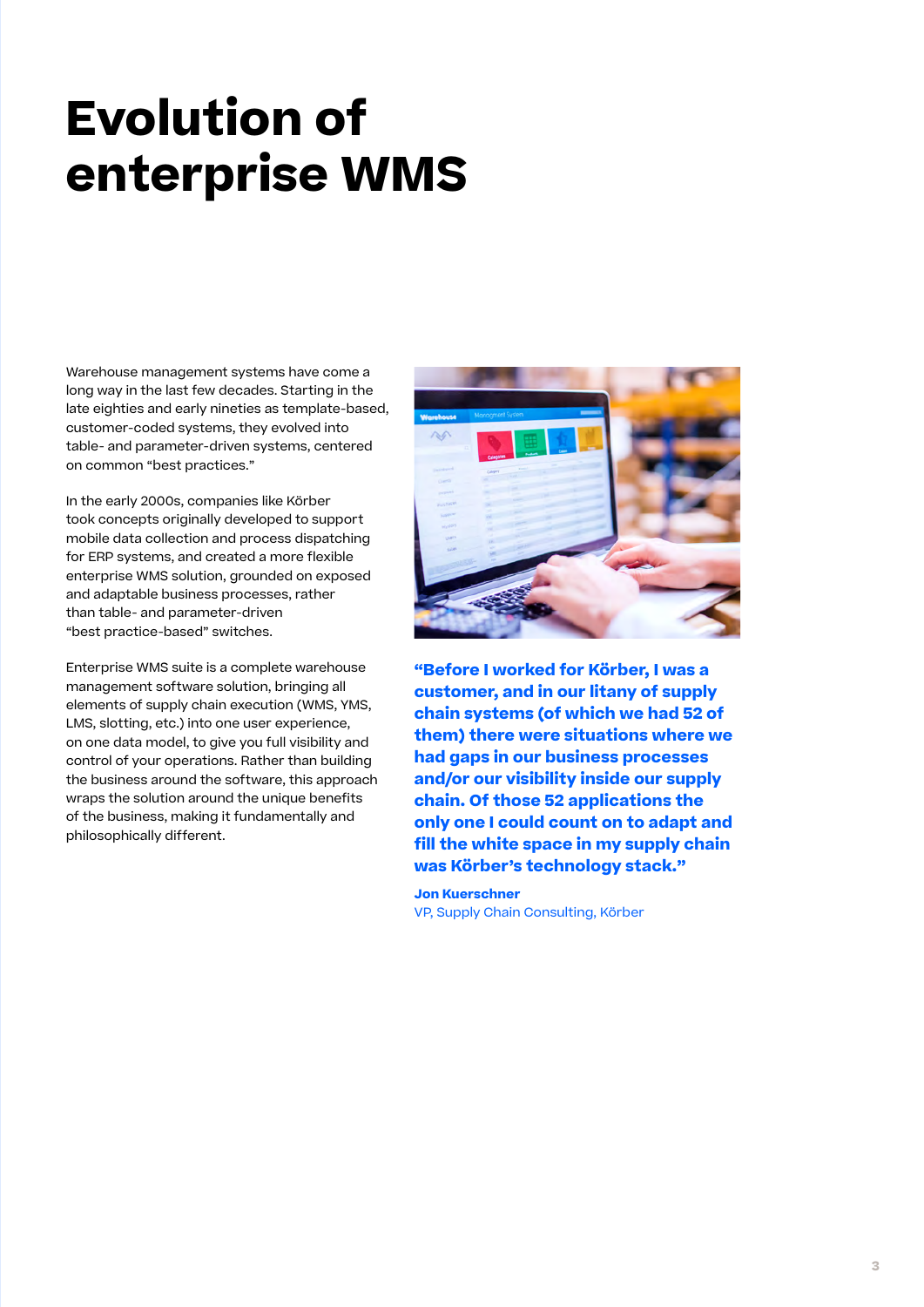### **Diverse applications**



Proven in the most complex and regulated industries around the world, an enterprise WMS offers a flexible solution for:

- Receiving, put-away/flow-through
- Wave planning
- Task management
- Replenishment and kitting
- Pick/pack, loading and shipping
- Visibility to people, process and inventory

#### **The challenges**

With the growing dominance of eCommerce and the demands on businesses to sell through different channels, supply chains have become increasingly complex and expensive to manage. Now, an omnichannel retail model is not only preferred, it is expected.

Meanwhile, companies still have to streamline processes, reduce overheads, cut expenses, resolve labor shortages, manage change and meet growth targets.

So, how can you cope with these challenges, while dealing with the ongoing pressures of fluctuating customer demand and regulatory change? This is where a flexible, process-driven enterprise WMS solution gives you the ability to redefine processes that are not adding value, helping to improve the overall efficiency of your business.

**"Businesses have changed significantly over the course of the last 10 years … the typical direct selling channels are still there, but organizations are selling on behalf of other organizations. It's the concept of endless aisles, taking an order for some other company who is going to execute on your behalf. This is where complexity grows."**

**Jon Kuerschner** VP, Supply Chain Consulting, Körber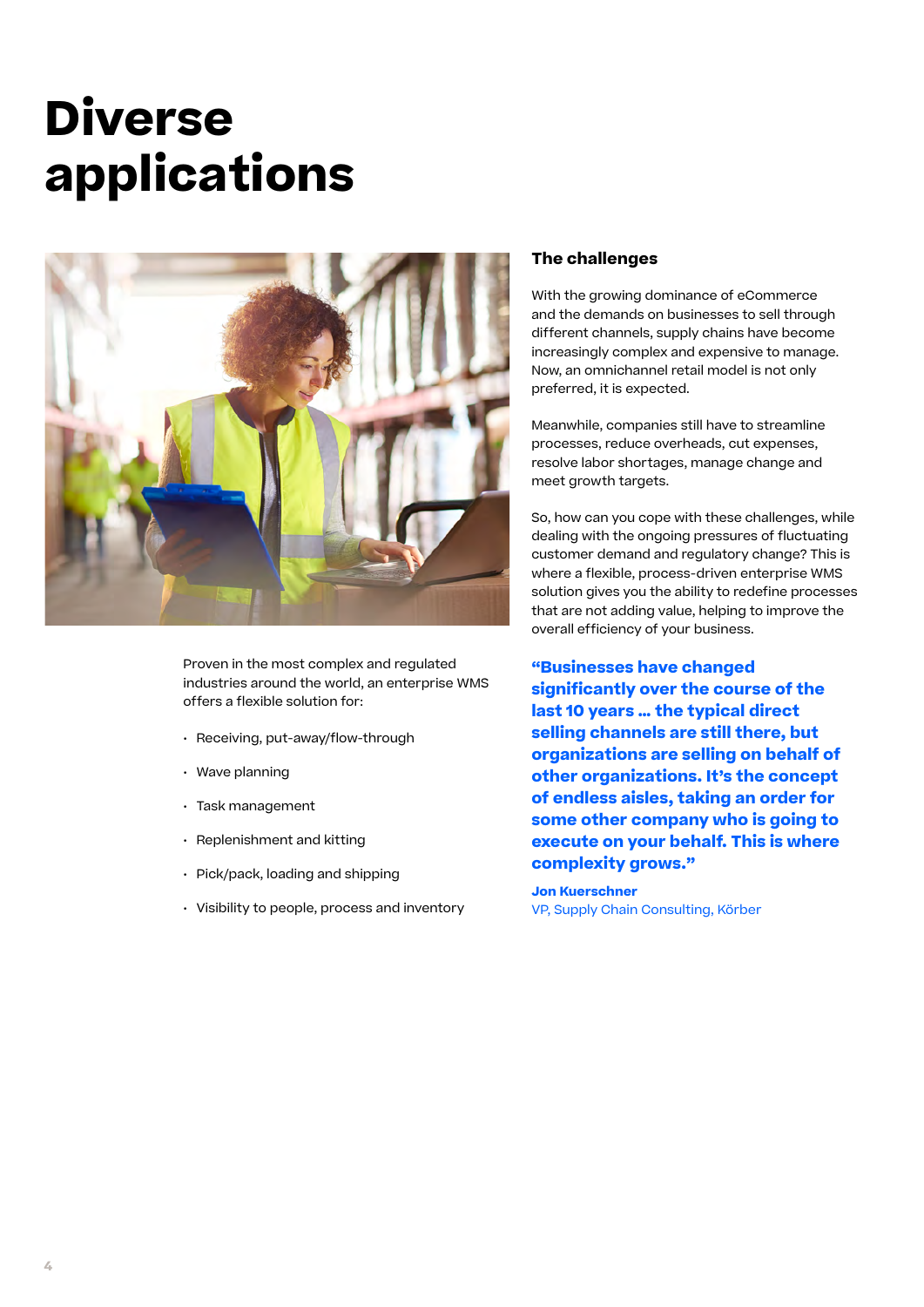#### **The solutions**

#### **Seamless integration**

In an omnichannel world, integration is essential. A sophisticated WMS should coordinate and process disparate and fragmented data streams, providing flexibility to communicate with a variety of solutions, across a wide range of protocols. It publishes and shares huge amounts of data in every scenario, whether it's receiving purchase orders or executing shipments.

A robust and integrated enterprise WMS can define the optimal solution to each interface challenge, based on a variety of flexible business rules. This means it can send the right payloads to the right endpoints, whether that's updating an ERP on receipt or notifying the eCommerce solution that a shipment is on its way to the end customer.

With its ability to adapt the integration layer with existing business systems, such as ERP and online eCommerce solutions, an enterprise WMS also significantly reduces the need to change current systems. It focuses effort on the new, while supporting the existing business.

#### **Boundless adaptability**

Every business is different, which means every supply chain solution should be tailored to the needs of the customer, and their customers. This is why an effective WMS should adapt to the business requirements, rather than adapting the business to the software.

If you introduce a solution that is identical to that of your competitors, you're in danger of diluting your differentiation in the market. A good WMS should work around your business and maintain the attributes that set you apart from the competition.

**"Adaptability is king, because every integration is going to be slightly different. Even canned integrations are going to have additional fields that are specific to a customer and specific behaviors that are going to be keyed off of those fields, so adaptability is very, very important to actually getting that last 10–20% localized to the customer solution."**

#### **Richard Stewart** SVP of Professional Services, Körber

Not only do you need a bespoke solution that conforms and adapts to industry standards and best practices, it must also be sensitive to the pitfalls in your processes. If your current system is functioning poorly due to bad business processes, a "one-size-fits-all" solution will only automate and replicate those issues.

An enterprise WMS is built on consultation. You iron out the issues before they happen, helping you deliver your objectives while creating opportunities to scale your business in future.

**"I think the biggest drawback that we see in the marketplace is that sometimes customers wish to automate bad business practices. We consult our clients and adapt their processes to be efficient now and into the future as things change. With great adaptability comes great responsibility. You need to examine each of the requirements and determine if you should do it, not just if you can do it."**

**Richard Stewart** SVP of Professional Services, Körber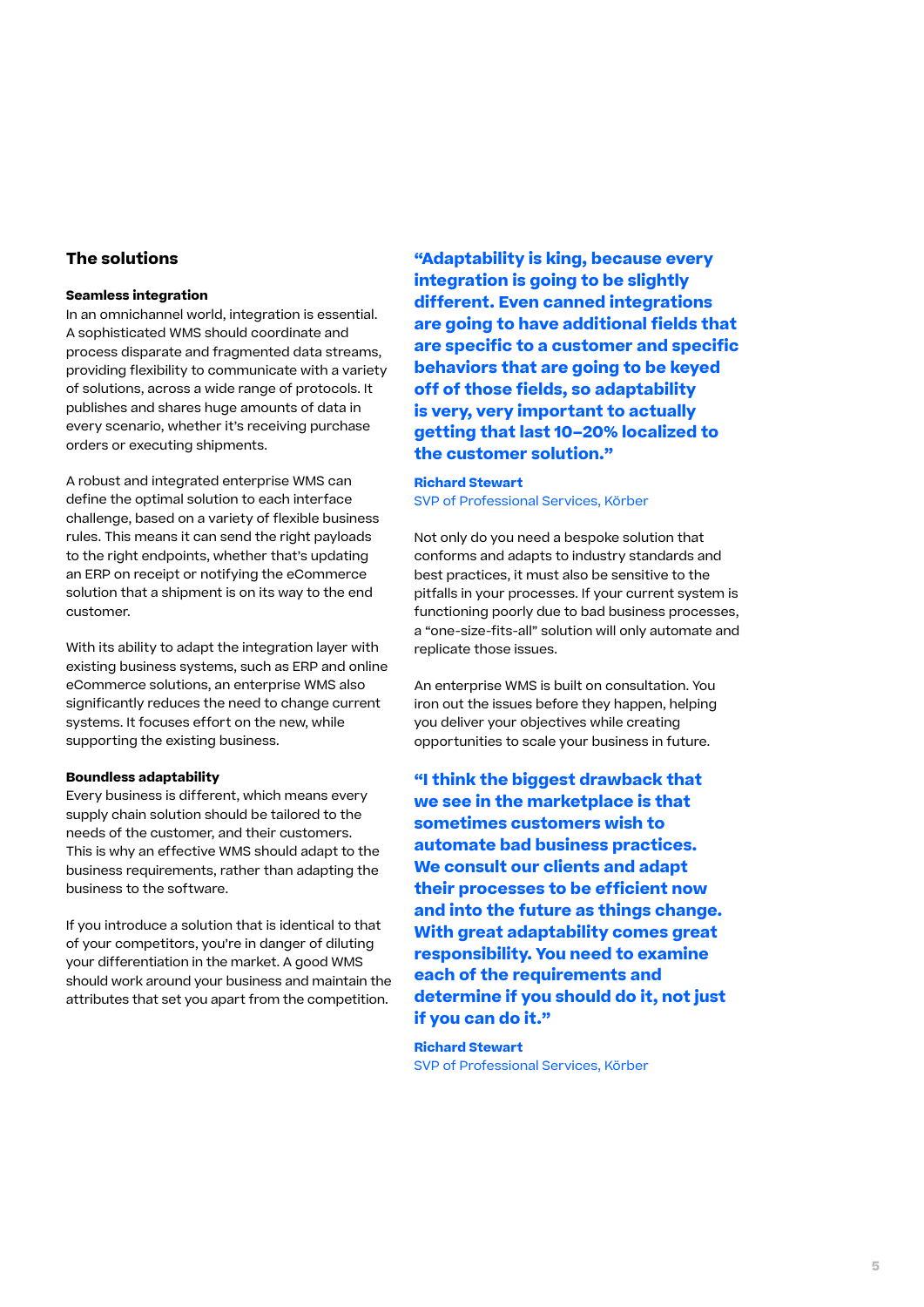### **Feeling the benefits of flexibility**



An enterprise WMS gives you the flexibility to respond to change yourself, independent of a technology provider. It's also agile, helping you grow your business while reacting to new market demands.

Since it's not bound to your existing systems, any necessary changes can be made quickly and effortlessly, free from the need to modify source code. This significantly cuts the total cost of ownership when compared to traditional systems.

#### **Benefits of enterprise WMS**

#### **At a glance**

- Agile, scalable and future-proof
- Simple and intuitive configuration
- Integration with all major ERPs
- Deployable globally
- Zero source code modification
- Upgradable
- Reduced total cost of ownership
- Mobile-enabled execution

**Adaptability in regulatory environments** Adaptability is more important than ever, especially when it comes to working in heavily regulated sectors.

Products with a high level of regulatory requirements often have specific compliance steps in their processes. Specific data elements need to be captured within these processes. With enterprise WMS adaptability tools, this can be actioned without making source code changes. These help you manage regulatory requirements, while avoiding source code changes that could invalidate a support contract with less process-driven solutions.

**"We encourage our clients to make changes, and because they're being made at a business logic layer, rather than a table and parameter layer level, our support infrastructure stays in place, and can successfully resolve issues regardless of whether we made the change or a customer made the change."**

**Jon Kuerschner** VP, Supply Chain Consulting, Körber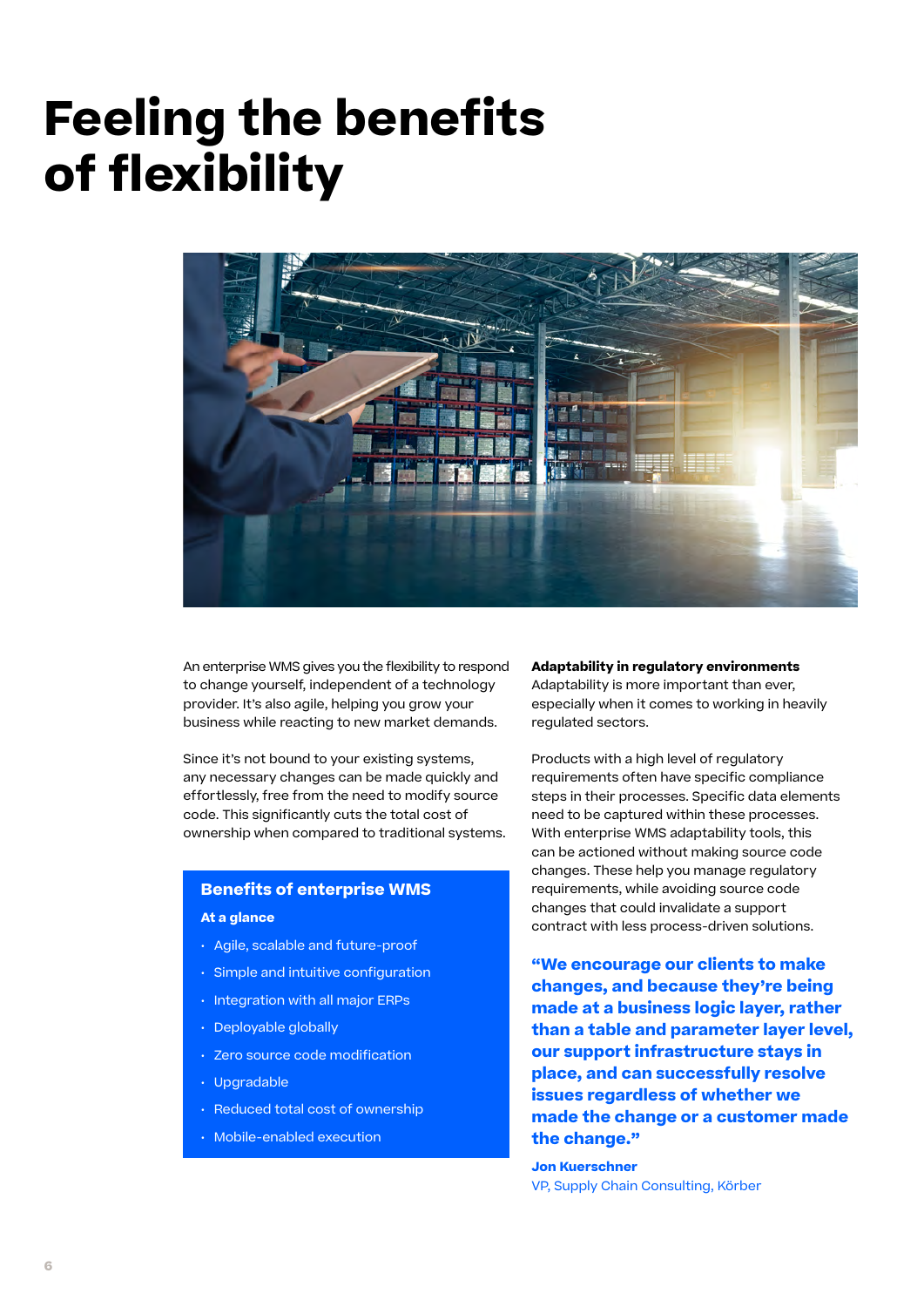#### **Adaptability in action**

A typical enterprise WMS implementation looks like this:

- **Define** initial capture of the business requirements
- **Adapt** an opportunity to create a differentiated, process-driven solution
- **Deploy** the implementation, including any necessary customer training
- **Sustain** a review phase to drive further improvements

Once it's applied, the customer is given full access to the adaptability and governance tools.

#### **Example: Deckers**

Despite the challenge of picking from multiple zones and using equipment to convey products for consolidation, the fashion retailer did not want to invest in additional automation hardware to pull the customer's order together for shipping.

Instead, they defined a unique process in their adaptable WMS to anchor the first item of an order to a consolidation location, colorcoding the web page to match the process state (e.g., yellow for the first item anchored). As additional order components accumulate from different zones to the consolidation location(s), the color changes. Once the order is complete, the display turns green, indicating to the person responsible that the order is ready for packing, automating the entire system via simple queues: creative and effective without capital investment.

### **Conclusion**

Before settling on an enterprise WMS, be sure that it can be adapted and integrated to fit your business needs, both now and in the future. If the system forces you in any way to standardize your value-added processes in order to meet specific goals, then think twice. In today's competitive landscape, it's more important than ever to preserve what makes your business unique.

**"You can call it best practices, you can call it whatever you want, but the truth is that there is some uniqueness in each one of our customers, and the ability to quickly and uniquely adapt the solution to the practices that should stay in place, is what differentiates us in the market."**

**Richard Stewart** SVP of Professional Services, Körber

#### **For more information**

With Körber's enterprise WMS you never have to compromise your unique proposition to upgrade your warehouse operations. Visit: **[koerber-supplychain.com](http://koerber-supplychain.com)**